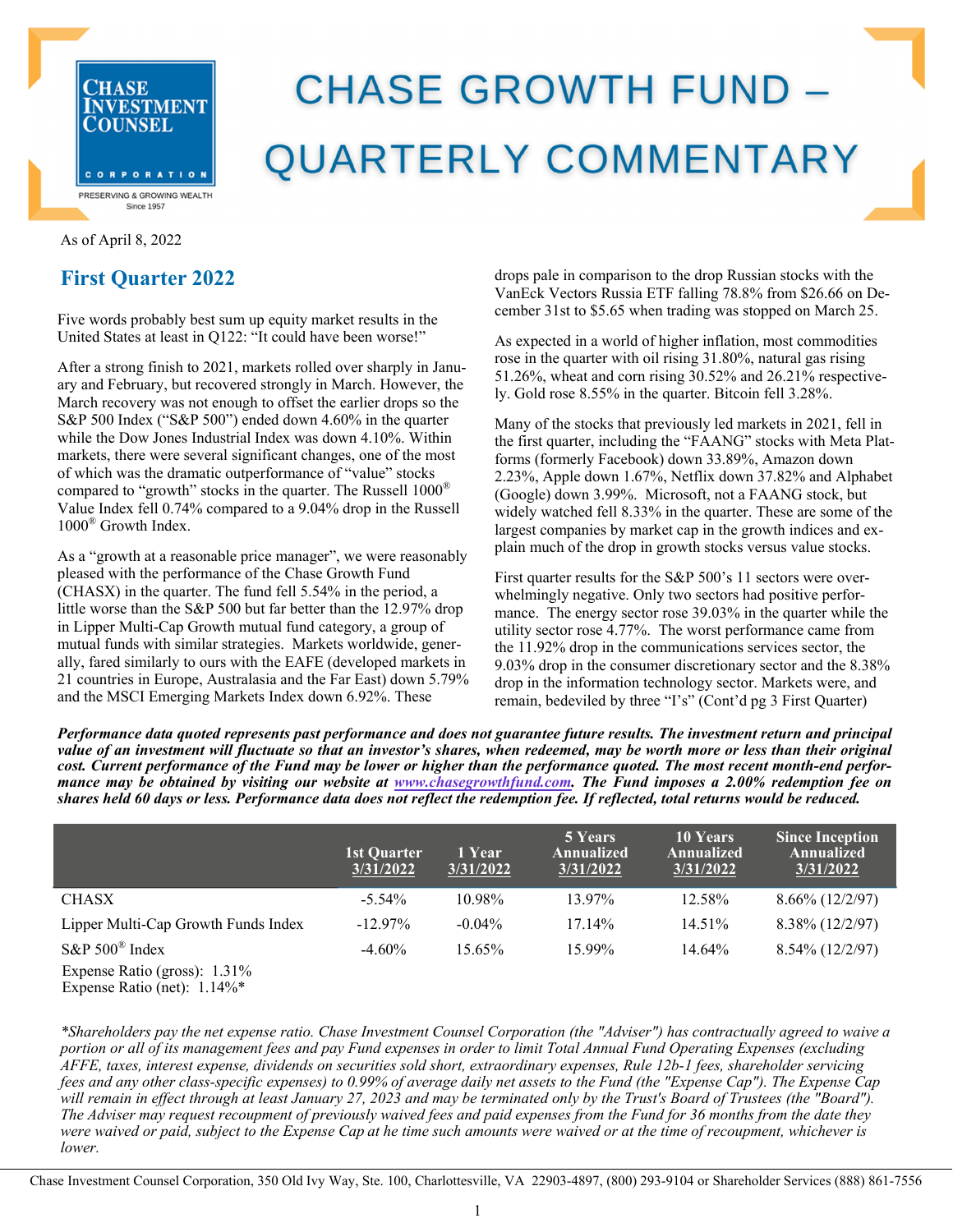# **Portfolio Review**

Markets were weak in 2022's first quarter with the S&P 500 Index down 4.60% and the Dow Jones Industrial Average down 4.10%. Amid rising prices for oil, natural gas and most other commodities, value stocks reasserted themselves versus growth stocks with the Russell  $1000^{\circ}$  Value Index falling 0.74% versus the 9.04% drop in the Russell  $1000^{\circ}$  Growth Index. Smaller stocks fared slightly worse than the S&P 500, with the S&P MidCap 400 Index falling 4.88% and the S&P SmallCap 600 Index down 5.62% in the period. The Chase Growth Fund (CHASX) fell 5.54% in the quarter versus a drop of 12.97% for our peer group, the Lipper Multi-Cap Growth funds. For the second consecutive quarter, Microsoft was the fund's largest holding at 6.09% of assets while health care products supplier Avantor Inc. was the smallest position at 1.19%. Cash made up 4.63% of the fund's assets on March 31st.

The following table illustrates the significant differences between the S&P 500's sector weightings and 1st quarter performance versus the sector weightings of the Chase Growth Fund in the first quarter:

|                               |              | Sector Weights (3/31/22) |              | Sector Returns (12/31/21 - 3/31/22) |  |
|-------------------------------|--------------|--------------------------|--------------|-------------------------------------|--|
|                               | <b>CHASX</b> | $S\&P 500^{\circ}$ Index | <b>CHASX</b> | $S\&P 500^{\circ}$ Index            |  |
| Total                         | 100.00       | 100.00                   | $-5.54$      | $-4.60$                             |  |
| Cash Items                    | 4.63         |                          | 0.00         |                                     |  |
| <b>Communication Services</b> | 4.63         | 9.73                     | $-4.20$      | $-11.92$                            |  |
| <b>Consumer Discretionary</b> | 4.90         | 12.00                    | $-17.72$     | $-9.03$                             |  |
| <b>Consumer Staples</b>       | 0.19         | 6.13                     | 0.08         | $-1.01$                             |  |
| Energy                        | 5.09         | 3.54                     | 36.18        | 39.03                               |  |
| Financials                    | 12.08        | 11.44                    | $-1.50$      | $-1.48$                             |  |
| Health Care                   | 17.66        | 13.33                    | $-5.40$      | $-2.58$                             |  |
| Industrials                   | 17.21        | 7.94                     | $-5.90$      | $-2.36$                             |  |
| Technology                    | 23.47        | 28.08                    | $-11.46$     | $-8.36$                             |  |
| Materials                     | 7.30         | 2.57                     | 0.41         | $-2.37$                             |  |
| <b>Real Estate</b>            | 0.07         | 2.67                     | $-1.97$      | $-6.22$                             |  |
| Utilities                     | 2.76         | 2.58                     | 8.16         | 4.77                                |  |
| Note: fund fees not included  |              |                          |              |                                     |  |

## **1st QUARTER TOP PERFORMING STOCKS**

**The Mosaic Company** was the fund's top performing stock rising 50.4% in the first quarter. The Florida based company is one of the largest producers and distributors of fertilizers in North America. The fertilizer industry is benefitting from high prices for agricultural products such as corn and wheat and high prices for the various types of fertilizers it produces. Earnings in 2022 are expected to rise to \$9.25 per share in versus \$5.04 per share in 2021. Revenues are expected to grow to about \$17.1 billion from \$12.4 billion. Mosaic has a market cap of about \$25.6 billion.

**Pioneer Natural Resources** was the fund's second-best performing stock in the quarter, rising 38.4% in the period. The Texas based company is a major producer of oil and natural gas, primarily in the Permian Basis of West Texas. Pioneer has been a tremendous beneficiary of the increases in oil and natural gas prices so far in 2022. The company's reserves consist of about 45% oil, 30% natural gas liquids and 25% natural gas. Like several other oil and gas companies, Pioneer began a variable dividend last year in which the company aims to return 75% of its free cash flow to shareholders. The company is expected to earn nearly \$20.00 per share in 2022 versus \$13.26 in 2021.

Oil service company **Baker Hughes, Inc.** was the fund's third best performing stock in the first quarter, rising 25.6%. The Houston based company has a market cap of \$23.9 billion and was formed in 2017 by the combination of legacy Baker Hughes and (Cont'd pg 3 Top Performing Stocks)

## **1st QUARTER WORST PERFORMING STOCKS**

**Tempur-Sealy International Inc.** was the fund's worst performing stock in the quarter falling 33.0%. The manufacturer and distributor of bedding products failed to meet analysts' earnings and revenue estimates in the fourth quarter. The stock was originally purchased in early 2021 at about \$29 per share and added to in September. We eliminated the stock at a price of \$31.52 in February 2022. The company has since warned that first quarter 2022 revenues would not meet expectations.

Software developer **EPAM Systems, Inc.** was the fund's second worst performer, falling 29.3%. In late February, the company warned that its business would be negatively affected by the war between Russia and Ukraine. The company had about 14,000 employees in Ukraine prior to the conflict and did significant business in that country as well as in Russia and Belarus. The war has made predicting future business activity difficult. EPAM was first purchased in 2017 and added to in 2021 before being eliminated in the first quarter.

Contract Research Organization **IQVIA Holdings** was the fund's third worst performing stock in the quarter falling 22.8%. After peaking as a stock at about \$286 per share late last year, analysts expected the company's growth rate to slow somewhat in 2022 and the stock reacted negatively. The fund purchased the shares in 2020 for about \$164 per share and sold them in early March 2022 for about \$210 per share.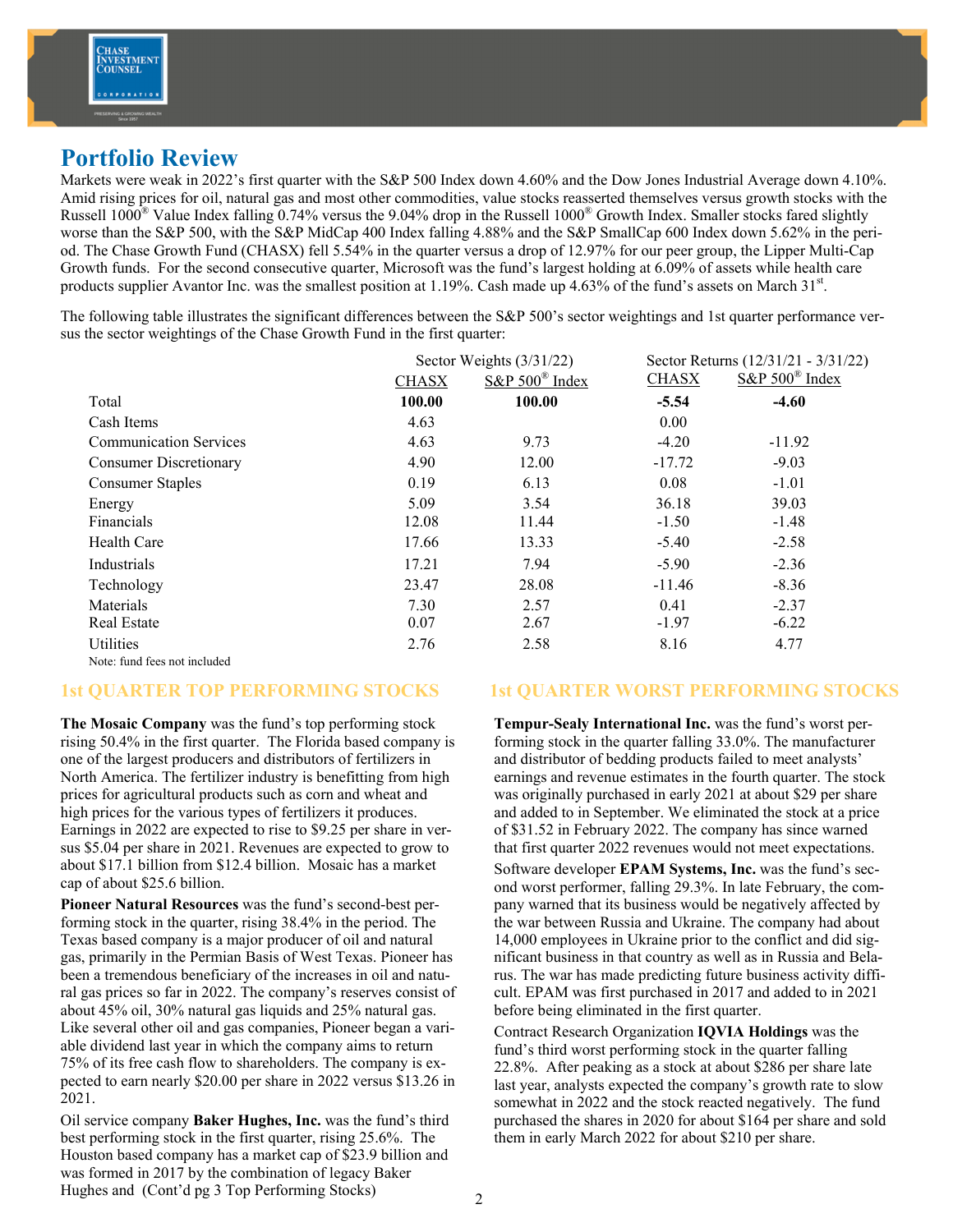

| Chase Growth Fund—Top Contributions & Detractors     |                                           |                                      |              |  |  |  |
|------------------------------------------------------|-------------------------------------------|--------------------------------------|--------------|--|--|--|
| Contributors<br>12/31/2021 - 3/31/2022               | Average<br>Portfolio<br>Weight<br>3/31/22 | Return<br>$(\%)$                     | Contribution |  |  |  |
| Mosaic Co                                            | 1.6%                                      | $50.4\%$                             | $0.9\%$      |  |  |  |
| Pioneer Natural Resources Co                         | $1.5\%$                                   | 38.4%                                | $0.8\%$      |  |  |  |
| AbbVie Inc                                           | 2.8%                                      | 20.8%                                | $0.5\%$      |  |  |  |
| <b>Baker Hughes Company</b>                          | $1.5\%$                                   | 25.6%                                | $0.4\%$      |  |  |  |
| Teck Resources LTD                                   | $1.6\%$                                   | 15.9%                                | $0.3\%$      |  |  |  |
| <b>Bottom Contributors</b><br>12/31/2021 - 3/31/2022 | Average<br>Portfolio<br>Weight<br>3/31/22 | Return<br>$(\overline{\frac{0}{0}})$ | Contribution |  |  |  |
| <b>EPAM</b> Systems Inc                              | $0.0\%$                                   | $-29.3%$                             | $-1.3\%$     |  |  |  |
| Tempur Sealy Intl Inc                                | $0.0\%$                                   | $-33.0\%$                            | $-1.1\%$     |  |  |  |
| Avantor Inc.                                         | $1.2\%$                                   | $-19.7%$                             | $-0.8\%$     |  |  |  |
| IQVIA Holdings Inc                                   | $0.0\%$                                   | $-22.8\%$                            | $-0.8\%$     |  |  |  |
| Microsoft Corp                                       | $6.1\%$                                   | $-8.7\%$                             | $-0.6%$      |  |  |  |

### **(First Quarter Cont'd from pg 1)**

in the quarter: Inflation, interest rates and invasion.

As anyone who has visited a gas station or grocery store can attest to, inflation is now rampant. The recent CPI (consumer price index) figure for February was up 7.9% from a year earlier, the highest figure since early 1982. Inflation's effects on consumer spending and corporate earnings are only beginning. Consumer spending has been strong lately because of pent-up demand and high savings due to Covid. This could change quickly. The impact on corporate earnings will be easier to see. First quarter earnings season begins next week, and inflation should be a topic in many earnings releases and calls.

Largely because of inflation, the second "I" – interest rates are rising. Federal Reserve bankers raised short-term rates in March and are likely to do so several more times as the year progresses. Two-year interest rates have risen from 0.73% at year-end, to roughly 2.50% today. With 10-year U.S. Treasury rates at the same levels, we have been in and out of "inverted yield curve" situations several times recently. Inverted yield curves (a condition where short-term interest rates are higher than long-term rates) have preceded recessions frequently, but not always, in the past. Meanwhile, higher mortgage rates have begun to have a negative impact on the housing industry in the U.S.

The last "I" of course is invasion – the Russian invasion of Ukraine that occurred in February, but which began to impact markets earlier. Apart from the human tragedy, the sanctions imposed on Russia by much of the rest of the world have further caused energy prices to rise as well the prices for many agricultural products and inputs such as grains and fertilizers.

The result of all this is a vicious circle with the invasion pushing up inflation and inflation pushing up interest rates. The hope among Fed bankers is that higher rates slow down economic activity and result in lower inflation - but still some economic growth. This is called a "soft landing." The fear among some investors is that higher rates coupled with inflation lead either to a "hard landing," an outright recession or to a situation of "stagflation," a condition of low growth and high inflation.

Despite the effects of higher inflation, interest rates and the Russia-Ukraine war, earnings estimates for the S&P 500 are higher now than they were when the year began. According to S&P/Capital IQ, the S&P 500 is expected to earn nearly \$225 per share in 2022 now, compared to an estimate of \$218 in early January. This values the S&P 500 at about 19.8x estimated earnings above the five-year average p/e ratio of 18.6X and the 10-year average of 16.8X. Meanwhile, FactSet, a data gathering firm, reported that 67 S&P 500 companies reduced their estimate of 2022 earnings in the first quarter while 29 companies increased their estimates. With Q122 earnings season set to begin in mid-April, we are suspect of many estimates at this point. In addition, we are about to enter the May-November historically weaker six-month period for equity markets.

Time will tell which scenario, a "soft" or "hard" landing prevails.

### **(Top Performing Stocks Cont'd from pg 2)**

General Electric's Oil and Gas operations. The merger made the firm the second largest of the three global oil and gas service firms. It had 2021 revenues of \$20.6 billion versus \$22.9 billion for Schlumberger and \$15.3 billion for Halliburton. The company provides products and services that help in oil and gas production, distribution and refinement into other products. The company's earnings in 2022 should be about \$1.20 per share versus \$0.65 per share in 2021. Baker has a growing business helping companies with controlling carbon and methane releases as well as developing hydrogen and liquified natural gas production facilities.